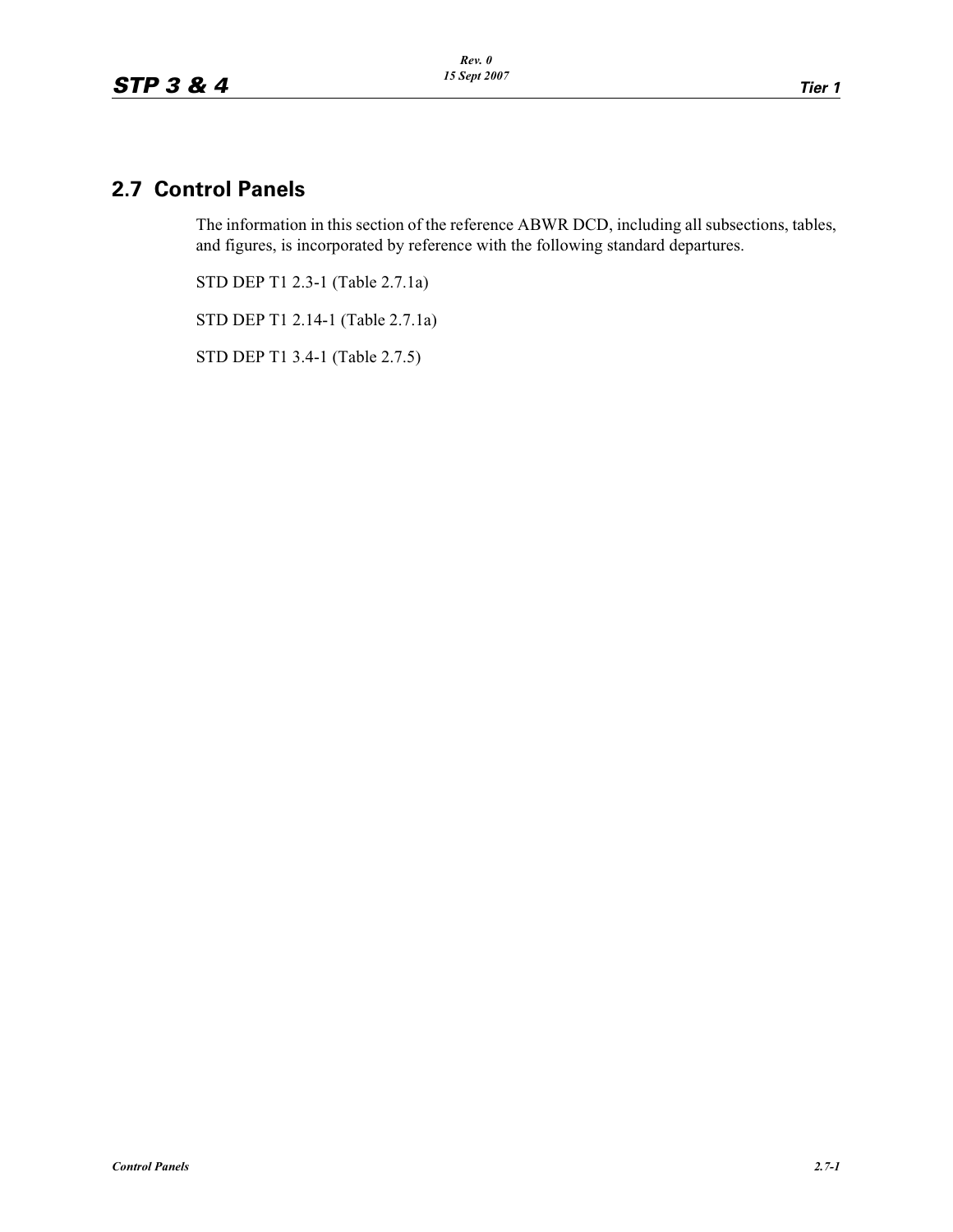|                                                                                    |                            | <b>STP 3 &amp; 4</b>                                  |                                                  |                                   |                                                    |                                                       |                                     | 15 Sept 2007                    |                                           | Tier 1 |
|------------------------------------------------------------------------------------|----------------------------|-------------------------------------------------------|--------------------------------------------------|-----------------------------------|----------------------------------------------------|-------------------------------------------------------|-------------------------------------|---------------------------------|-------------------------------------------|--------|
|                                                                                    |                            | FCS (B) Control Switch                                | FCS (C) Control Switch                           |                                   | FCS (B) Operating Status                           | FCS (C) Operating Status                              | Time                                |                                 | RCW Radioactivity High                    |        |
| Table 2.7.1a Main Control Room Panels Fixed Position Alarms, Displays and Controls | A. Fixed Position Controls | I Manual ADS Channel 1<br>Initiation Switch<br>Div. I | Div. I Manual ADS Channel 2<br>Initiation Switch | <b>B. Fixed Position Displays</b> | Emergency Diesel Generator (A)<br>Operating Status | Emergency Diesel Generator (B)<br>Operating Status    | Primary Containment Water Level     | <b>C. Fixed Position Alarms</b> | RWCU System Status                        |        |
|                                                                                    |                            | RPS Div. II Trip Reset Switch                         | RPS Div. III Trip Reset Switch                   |                                   | Reactor Thermal Power                              | MSIV Position Status (Inboard And<br>Outboard Valves) | <del>Main Steamline Radiation</del> |                                 | <del>Main Steam Line Radiation High</del> |        |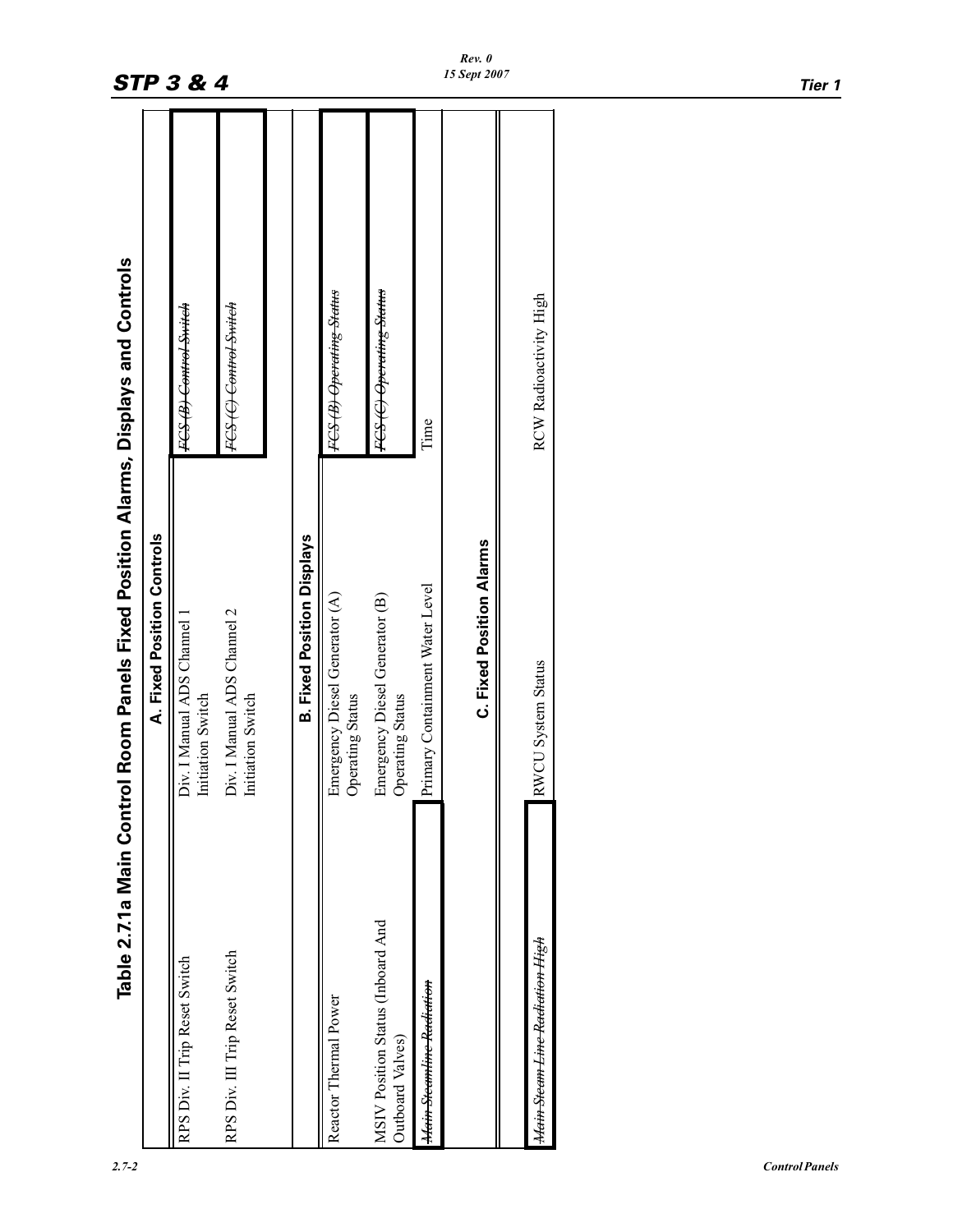#### **2.7.5** *Multiplexing System* **Data Communication**

The Design Description is replaced in its entirety with the following.

STD DEP T1 3.4-1

#### *Design Description*

The Data Communication functions are defined through the Essential Communication Functions (ECFs) and the Non-Essential Communication Functions (NECFs). The ECFs are accomplished as a part of the safety related I&C systems and equipment that make up Safety System Logic and Control (SSLC). The NECFs are performed through a plant wide, distributed network identified as the Plant Data Network (PDN) system. The PDN supports the communication functions of the non-safety related I&C systems and other plant data and information systems.

### *Essential Communication Functions (ECF)*

The ECFs support the control and monitoring of the plant protection and safety systems. The ECFs are implemented through the use of divisionally dedicated networks and data links provided with the safety related digital system platforms. The networks and data links provide remote and local communication between the safety system modules. Information from remote units, typically input and output signals and digital based controllers, is sent to equipment that processes the data according to the system logic functions to determine the control output signals. The system signal inputs and outputs of the controllers connect to the process sensors and discrete devices located within the plant. The resulting control signals are sent back to the remote controllers, which distribute the signals to the final control elements of the supported systems. In addition, the dedicated networks and data links support the acquisition and transmission of safety-related signals for display and recording.

Data communication is provided between redundant safety related divisions to support coincident logic functions. The data communication is implemented through fiber optic based data links to ensure interdivisional isolation. All communication is checked to prevent a division from impacting the performance of other divisions.

The equipment implementing the ECFs is classified as Class 1E safety-related.

The ECFs are implemented through dedicated equipment in each of the divisions, with no direct electrical interconnections among divisions. Each division of equipment has independent control of data acquisition and transmission. System timing is asynchronous among the divisions, so that timing and clock signals are independent of each other and only influence data transmission functions within that division. The ECFs are implemented with a deterministic communications protocol; i.e. sensor signals and control data are guaranteed network access on an equal basis without interference from other signals or network traffic.

The ECFs within a division are implemented with redundant transmission paths and communication modules.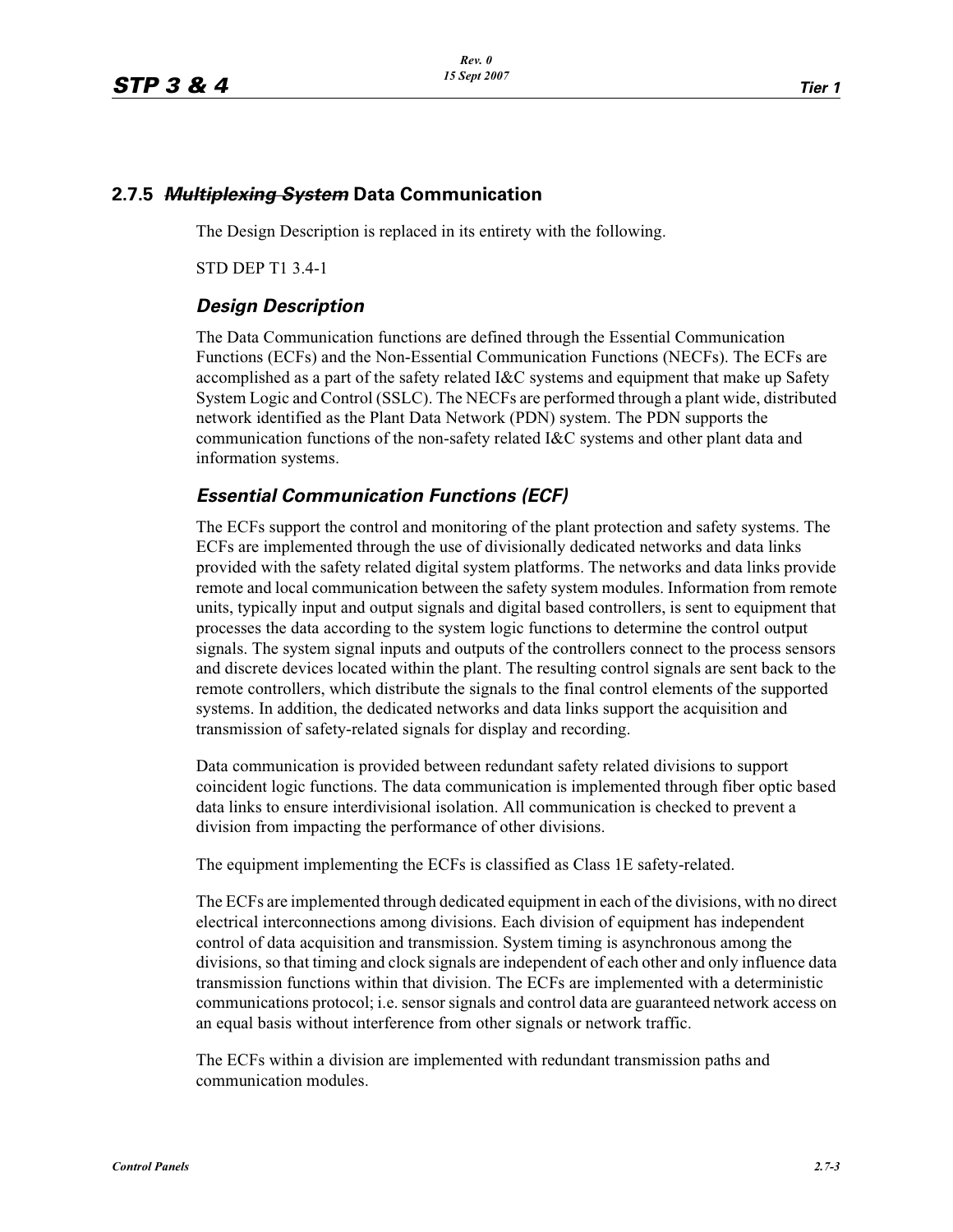Data communication from safety-related to non-safety related systems or devices is isolated through the use of an isolating transmission medium and buffering devices. Data cannot be transmitted from the non-safety side to safety related equipment.

Within each division, equipment implementing the ECFs feature automatic self-test and automatically accommodates a single failure (either a cable break or device failure) within a division without loss of the ECFs. The ECFs continue normal function after the error is detected with no interruption of data communication. Self-test runs continuously and faults are indicated in the main control room. Lloss of communication within a division does not cause transient or erroneous data to occur at system outputs.

The equipment implementing the ECFs in each of the four divisions is powered from its respective division's uninterruptible Class 1E vital AC power. Independence is provided between Class 1E divisions, and also between Class 1E division and non-Class 1E equipment.

The equipment implementing the ECFs is located in the Reactor Building, the Control Building and the Ultimate Heat Sink (UHS).

The ECFs are monitored within each system and have the following alarms and displays in the main control room:

Inoperative indication for equipment implementing the ECFs.

Individual communication channel availability for each division.

Display and control of data transmission parameters and off-line self-test functions.

#### *Non-Essential Communication Functions (NECFs)*

The NECFs support the data communications for non-safety-related plant functions. The NECFs are implemented through the use of a distributed Plant Data Network (PDN) that provides high speed data communications throughout the plant. The PDN provides the physical and logical data communications networks and connectivity to support the non-safety related control and monitoring functions. The PDN supports the acquisition of non-safety-related data from process sensors and discrete devices, connected to remote input and output devices located throughout the plant, and sends the data to the non-safety-related control systems for control function processing. The PDN supports the communication between the control room monitoring, alarm, recording, and display devices, as well as the Emergency Response Facilities data systems. The PDN also provides non-safety-related control signals to the final control and monitoring elements such as valves, motor drives, alarms, monitors and indicators of the interfacing systems.

The equipment implementing the NECFs is redundant.

The equipment implementing the NECFs is classified as non- safety-related, and is powered from non-Class IE uninteruptible power.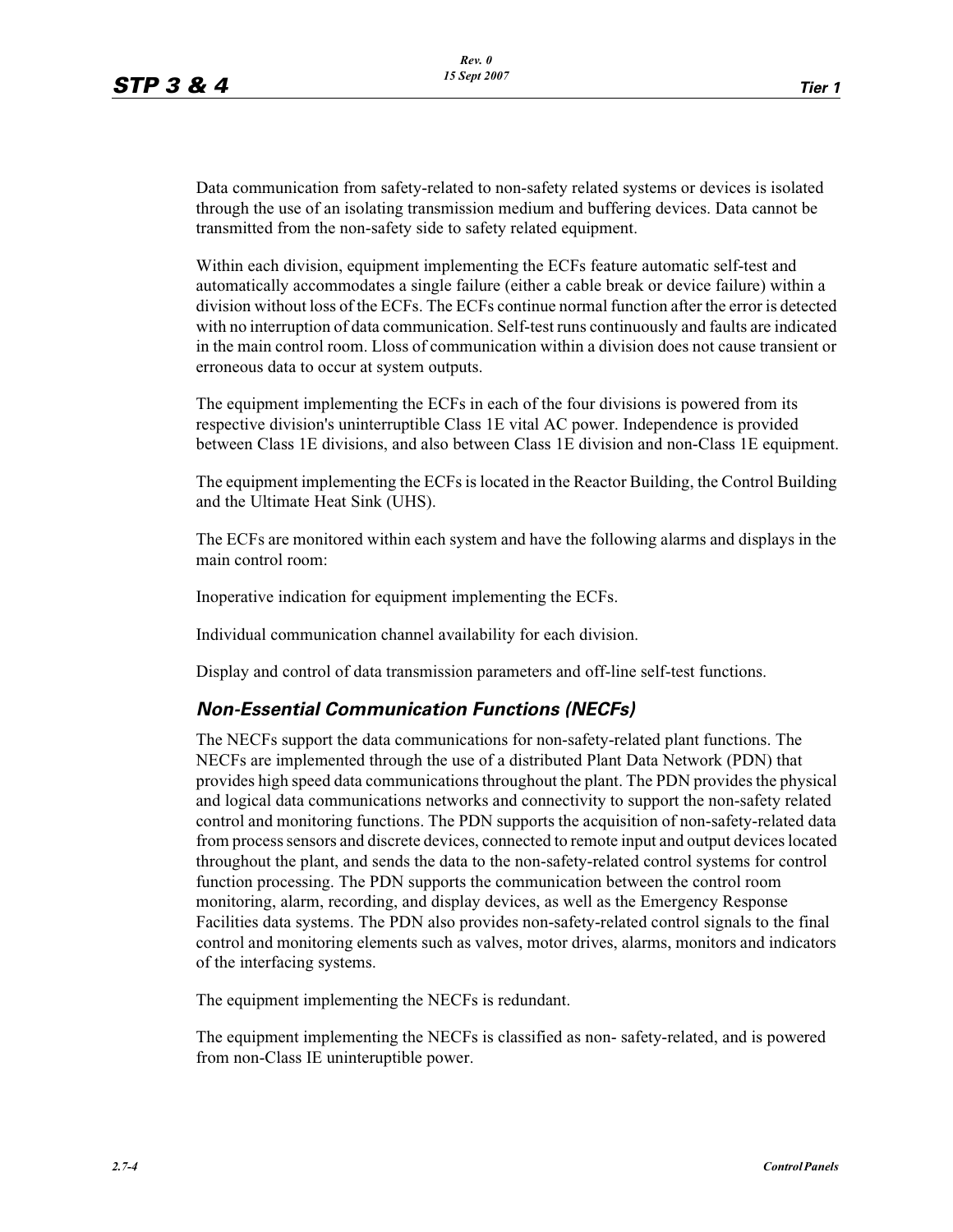## *Inspections, Tests, Analyses and Acceptance Criteria*

*Table 2.7.5 provides a definition of the visual inspections, tests and analyses, together with associated acceptance criteria, which will be undertaken for the EMS* ECFs *and NEMS* NECFs*.*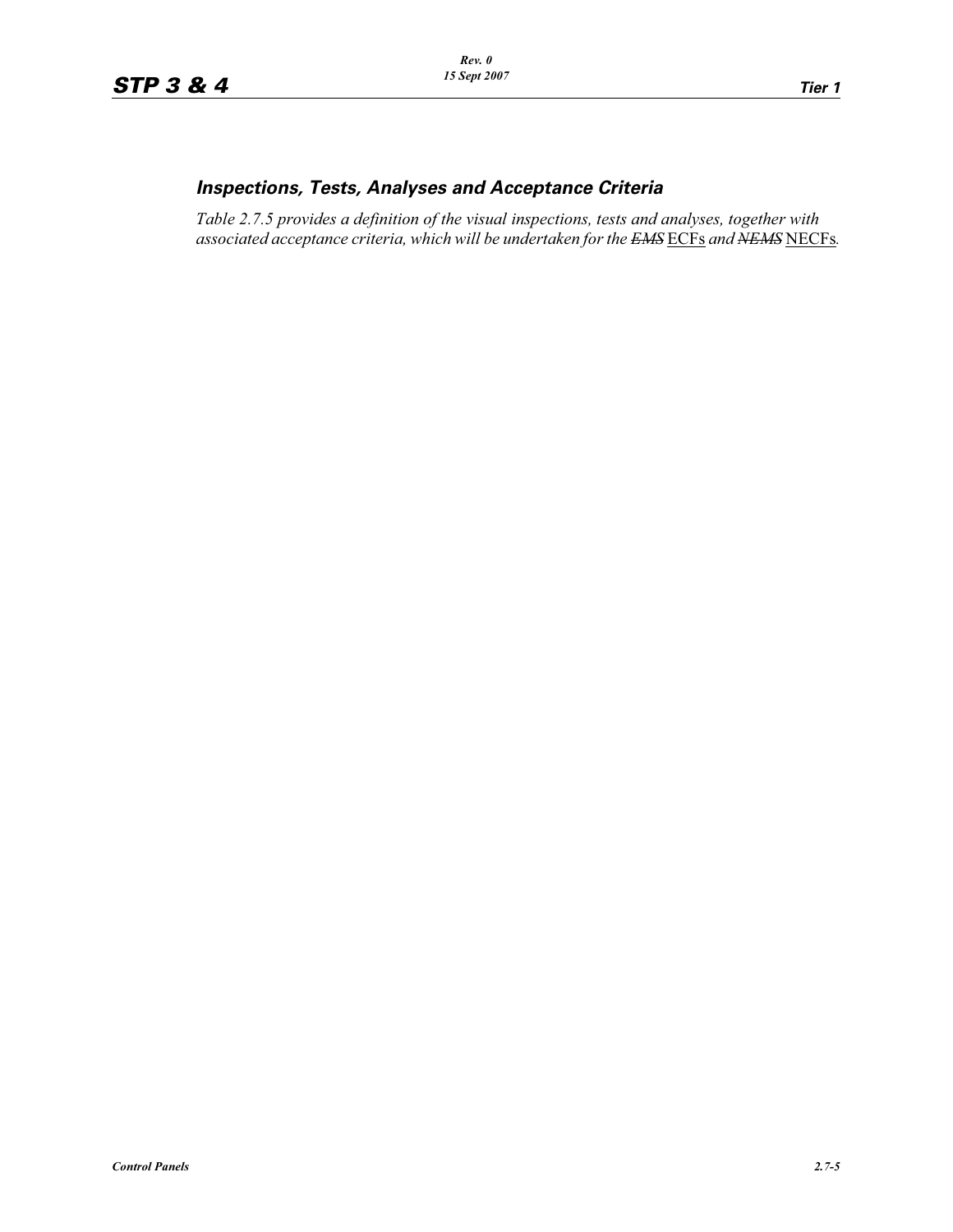|                                                             |                                                      | Acceptance Criteria          | equipment implementing the ECFs and<br>NECFs conforms with the description in<br>The as-built <del>EMS and NEMS conform</del><br>Section 2.7.5. | EMS The ECFs weee use a deterministic<br>communications exereced protocols<br>$\overline{\mathbf{a}}$                 | Control or timing signals are not exchanged<br>transfer from the EMS safety-related to the<br>implementing the ECFs only permits data<br>between EMS safety-related and non-<br>non-safety-related systems or devices.<br><del>EMS communications</del> Equipment<br>safety-related systems or devices.<br>က် | communication as a result of the fault. Fault<br>occurrence is displayed in the main control<br>There is no loss of EMS essential data<br>room.<br>4.                                                                                                                                                                                                                                                                                                                     |
|-------------------------------------------------------------|------------------------------------------------------|------------------------------|-------------------------------------------------------------------------------------------------------------------------------------------------|-----------------------------------------------------------------------------------------------------------------------|---------------------------------------------------------------------------------------------------------------------------------------------------------------------------------------------------------------------------------------------------------------------------------------------------------------|---------------------------------------------------------------------------------------------------------------------------------------------------------------------------------------------------------------------------------------------------------------------------------------------------------------------------------------------------------------------------------------------------------------------------------------------------------------------------|
| <del>Essential Multiplexing System</del> Data Communication | Inspections, Tests, Analyses and Acceptance Criteria | Inspections, Tests, Analyses | Inspection of the as-built EMS and NEMS<br>equipment implementing the ECFs and<br>the NECFs will be conducted.                                  | protocols will be conducted in a<br>Tests of the EMS ECFs communications<br>test facility.<br>$\overline{\mathbf{v}}$ | communications will be conducted in a test<br>Tests on the EMS ECFs data<br>facility.<br>က်                                                                                                                                                                                                                   | Loss of one CHH control area cabinet<br>EMS division of equipment implementing<br>following, while simultaneously transmitting<br>Loss of one RMU local area cabinet<br>Tests will be conducted on each as-built<br>the ECFs by individually simulating the<br>and monitoring test data streams:<br>implementing the ECFs.<br>implementing the ECFs.<br>Single cable break.<br>$\dot{\sigma}$<br>ن<br>م<br>4                                                              |
| Table 2.7.5 4                                               |                                                      | Design Commitment            | System providing the ECFs and NECFs is<br>The equipment <del>comprising the Multiplexing</del><br>defined in Section 2.7.5.                     | EMS The ECFs weee use a deterministic<br>communications protocol.                                                     | Data communications from EMS equipment<br>devices. Data cannot be transmitted from the<br>isolating transmission medium and buffering<br>non-safety-related side to EMS equipment<br>related systems or devices <del>uses</del> use an<br>implementing the ECFs to non-safety-<br>implementing the ECFs.<br>က | failure) within a division. The <del>system returns</del><br>function after <del>reconfiguration</del> the error is<br>automatically <del>reconfigures after detecting</del><br><b>The EMS Equipment implementing the</b><br><del>channel</del> (either a cable break or device<br>ECFs features automatic self-test and<br>accommodates single failure <del>of one</del><br>detected with no interruption of data<br>te ECFs continue normal eperation<br>communication. |

п